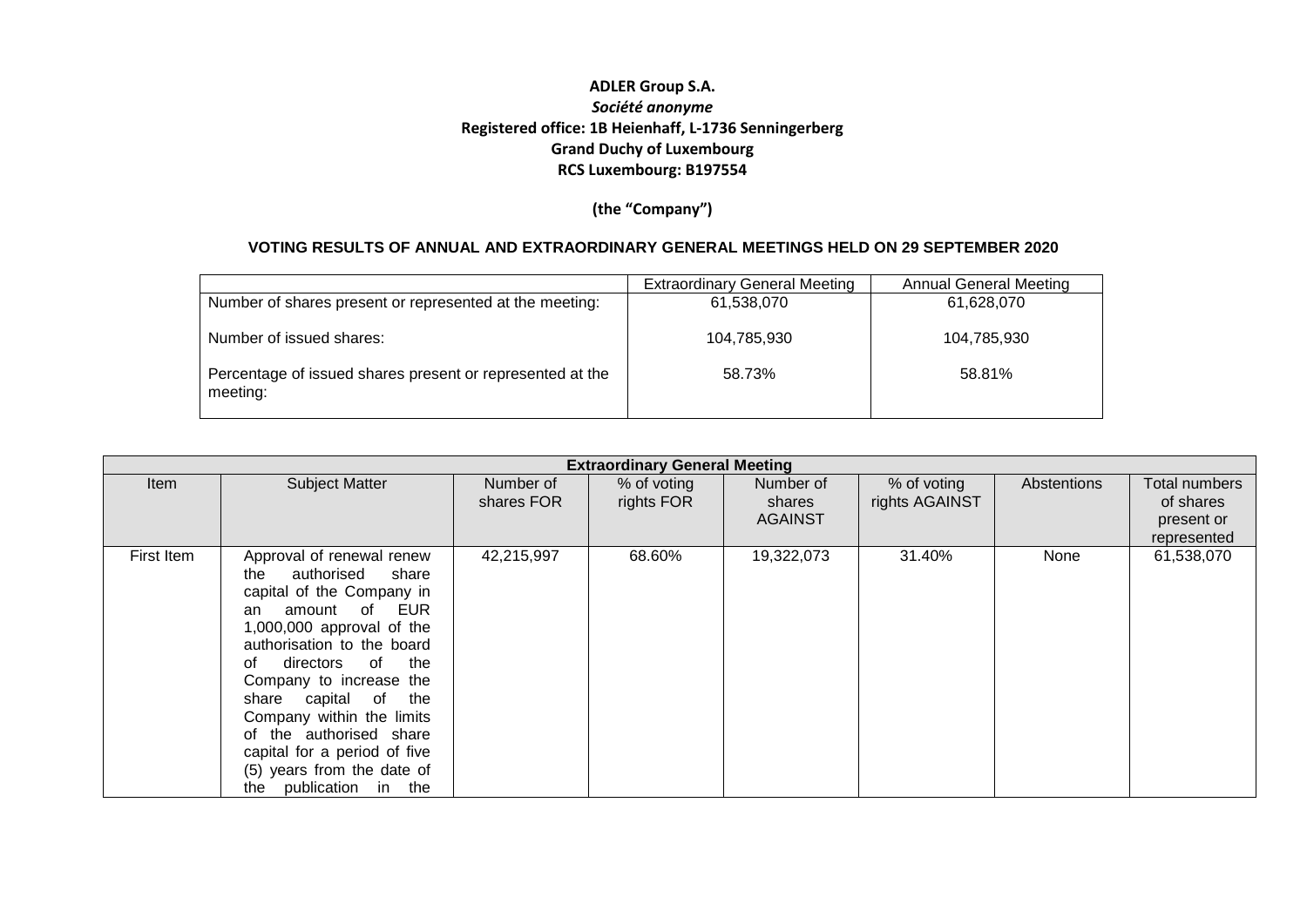| of<br>official<br>gazette<br>Luxembourg<br>(Recueil<br>électronique des sociétés<br>et assocations) ("RESA"),<br>of the resolution of the                                                                                                                                                                                                                                                                                                                                                                  |  |  |  |
|------------------------------------------------------------------------------------------------------------------------------------------------------------------------------------------------------------------------------------------------------------------------------------------------------------------------------------------------------------------------------------------------------------------------------------------------------------------------------------------------------------|--|--|--|
| extraordinary<br>general<br>meeting renewing the<br>authorised share capital;                                                                                                                                                                                                                                                                                                                                                                                                                              |  |  |  |
| (i) to approve the report of<br>the board of directors of<br>the Company pursuant<br>to the article 420-26 of<br>the Luxembourg law of<br>10 August 1915 on<br>commercial companies,<br>as amended, relating to<br>the possibility of the<br>board of directors of the<br>Company to suppress<br>or limit pre-emptive<br>the<br>rights<br>of<br>shareholders in relation<br>to the increase of the<br>share capital of the<br>Company within<br>the<br>of<br>the<br>framework<br>authorised capital of the |  |  |  |
| Company;                                                                                                                                                                                                                                                                                                                                                                                                                                                                                                   |  |  |  |
| (ii) to grant to the board of<br>the<br>of<br>directors<br>Company all powers to                                                                                                                                                                                                                                                                                                                                                                                                                           |  |  |  |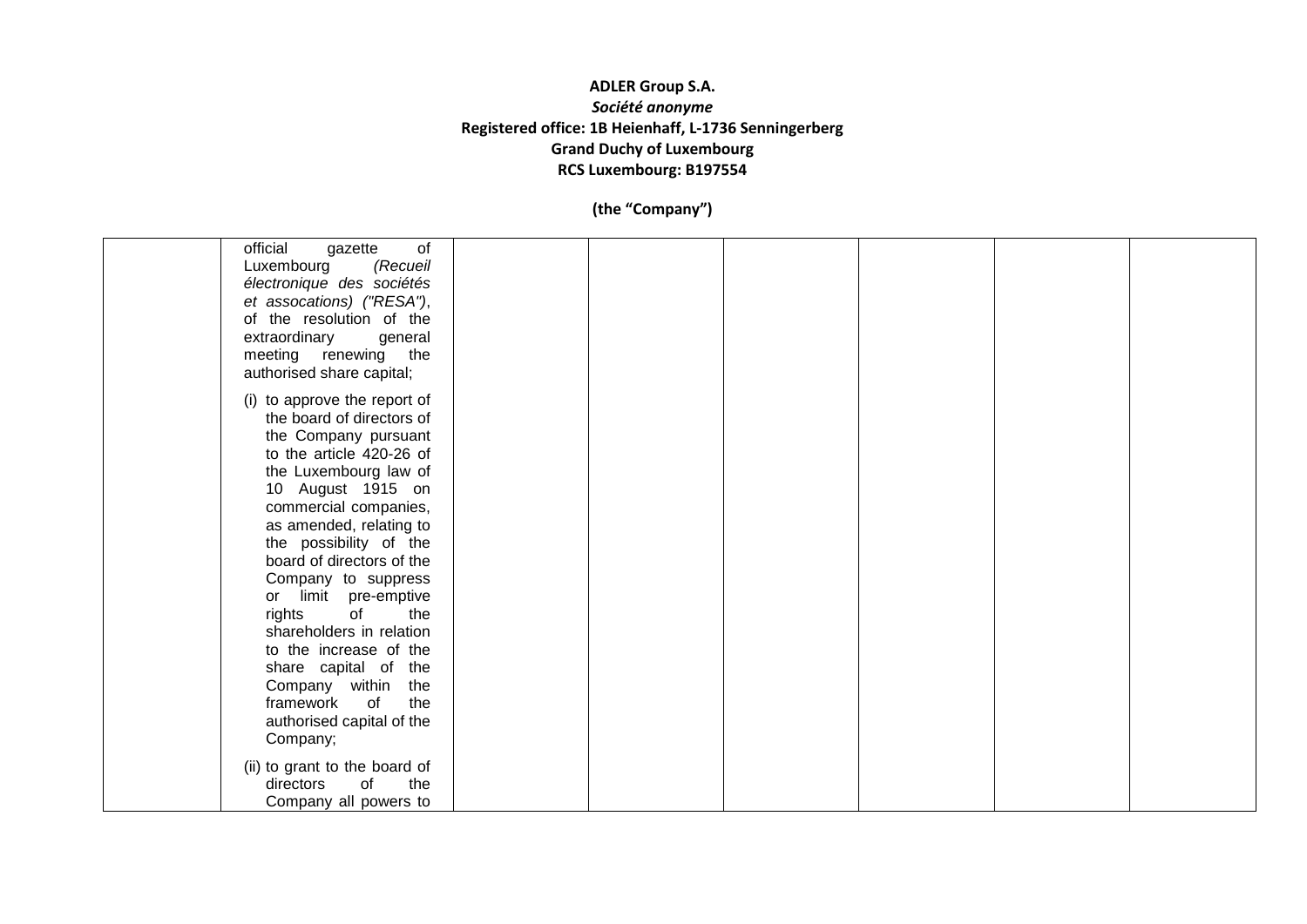|             | capital<br>out<br>carry<br>within the<br>increases<br>the<br>framework<br>of<br>authorised share capital<br>of the Company and<br>suppress or limit pre-<br>emptive rights of the<br>shareholders of the<br>Company on the issue<br>of new shares; |            |        |            |        |      |            |
|-------------|----------------------------------------------------------------------------------------------------------------------------------------------------------------------------------------------------------------------------------------------------|------------|--------|------------|--------|------|------------|
|             | (iii) to amend the article 5<br>the<br>articles<br>of<br>of<br>the<br>association<br>of<br>Company accordingly.                                                                                                                                    |            |        |            |        |      |            |
| Second Item | <b>Resolution 2</b><br>Decision to change the<br>Company's denomination<br>from ADO Properties S.A.<br>to ADLER Group S.A. and<br>to amend article 1 of the<br>articles of association of<br>the Company accordingly                               | 61,441,820 | 99.84% | 96,250     | 0.16%  | None | 61,538,070 |
| Third Item  | <b>Resolution 3</b><br>Amendment and<br>restatement of the articles<br>of association of the<br>Company                                                                                                                                            | 44,112,738 | 71.68% | 17,425,332 | 28.32% | None | 61,538,070 |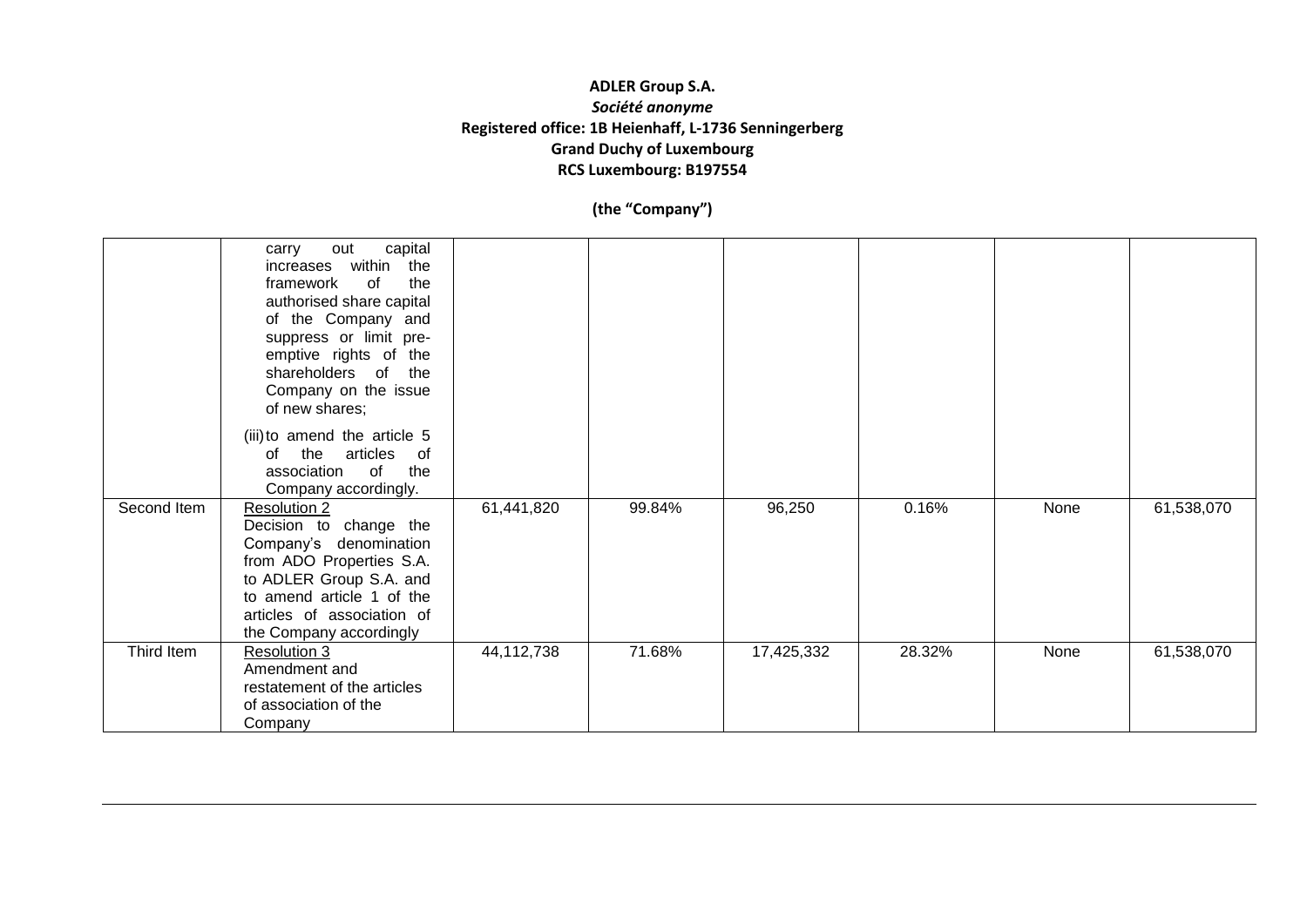|             |                                                                                                                                                                                                                                                                                                                                                                                                                                               |                                | <b>Annual General Meeting</b>    |                             |                                      |             |                                                                |
|-------------|-----------------------------------------------------------------------------------------------------------------------------------------------------------------------------------------------------------------------------------------------------------------------------------------------------------------------------------------------------------------------------------------------------------------------------------------------|--------------------------------|----------------------------------|-----------------------------|--------------------------------------|-------------|----------------------------------------------------------------|
| Item        | <b>Subject Matter</b>                                                                                                                                                                                                                                                                                                                                                                                                                         | Number of shares<br><b>FOR</b> | % of voting rights<br><b>FOR</b> | Number of<br>shares AGAINST | % of voting rights<br><b>AGAINST</b> | Abstentions | <b>Total numbers</b><br>of shares<br>present or<br>represented |
| First Item  | Presentation<br>of<br>the<br>special report of the<br>board of directors of the<br>Company (as required<br>pursuant to Article 441-7<br>of the Luxembourg law of<br>August 1915 on<br>10<br>commercial companies,<br>as amended) on any<br>transaction, since the<br>last general meeting of<br>the Company, in respect<br>of which any of the<br>directors declared to<br>interest<br>have<br>an<br>conflicting with that of the<br>Company. | n/a                            | n/a                              | n/a                         | n/a                                  | n/a         | 61,628,070                                                     |
| Second Item | Presentation of (i) the<br>combined management<br>report of the board of<br>directors of the Company<br>in respect of the stand-<br>alone annual financial<br>of<br>the<br>statements<br>the<br>and<br>Company<br>consolidated<br>financial                                                                                                                                                                                                   | n/a                            | n/a                              | n/a                         | n/a                                  | n/a         | 61,628,070                                                     |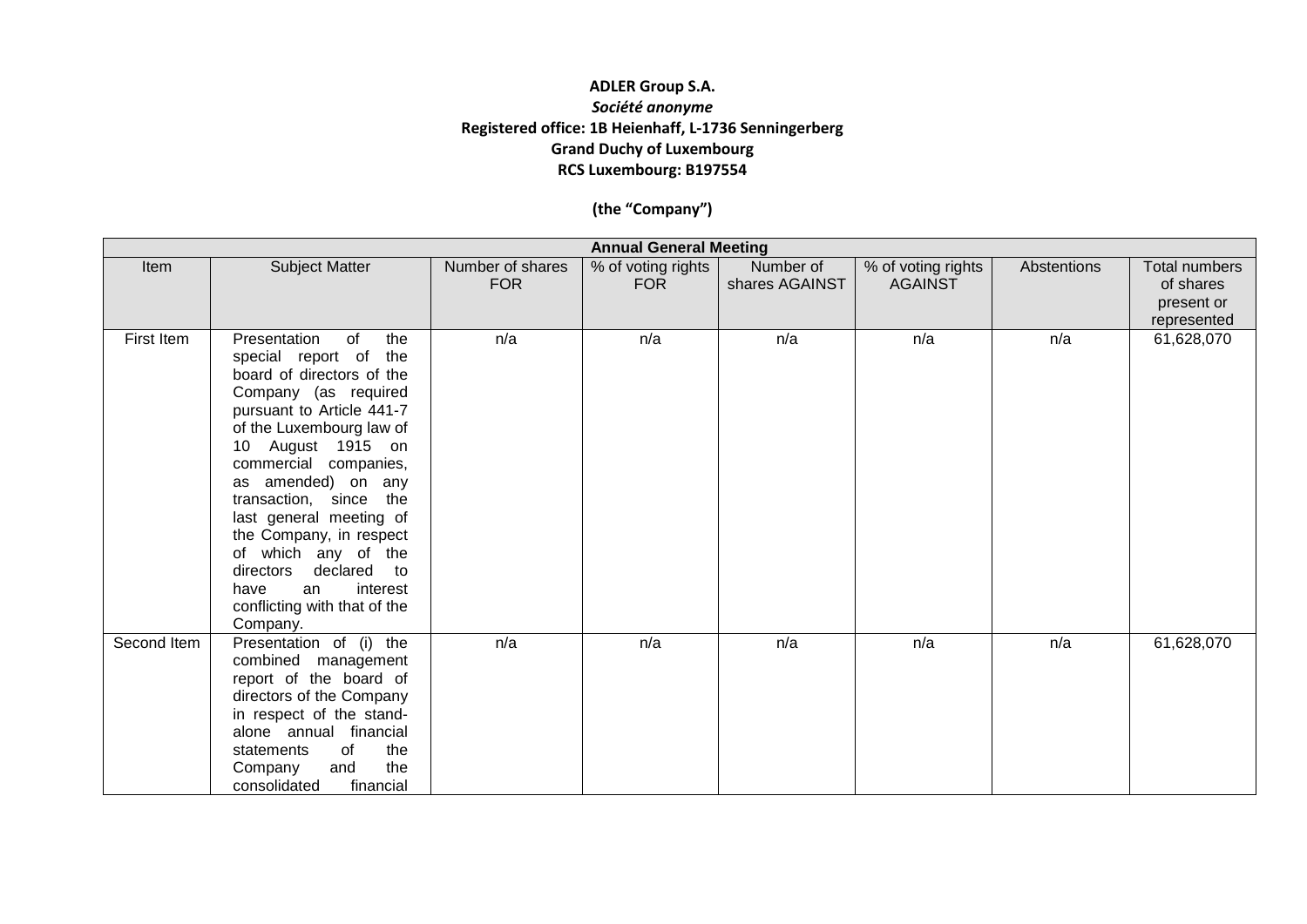|             | of<br>the<br>statements<br>Company and its group<br>for the financial year<br>ending 31 December<br>2019, (ii) the report of the<br>independent auditor of<br>the Company in respect<br>of<br>the<br>stand-alone<br>financial<br>annual<br>of the<br>statements<br>Company and its group<br>for the financial year<br>ending 31<br>December<br>2019 and (iii) the report<br>the independent<br>of<br>auditor of the Company<br>in respect<br>of the<br>consolidated<br>financial<br>the<br>statements<br>of<br>Company and its group<br>for the financial year<br>ending 31 December<br>2019. |            |        |      |       |        |            |
|-------------|-----------------------------------------------------------------------------------------------------------------------------------------------------------------------------------------------------------------------------------------------------------------------------------------------------------------------------------------------------------------------------------------------------------------------------------------------------------------------------------------------------------------------------------------------------------------------------------------------|------------|--------|------|-------|--------|------------|
| Third Item  | <b>Resolution 1</b><br>Approval of the stand-<br>alone annual financial<br>of<br>the<br>statements<br>for<br>the<br>Company<br>financial year ending 31<br>December 2019.                                                                                                                                                                                                                                                                                                                                                                                                                     | 61,587,291 | 99.93% | None | 0.07% | 40,779 | 61,628,070 |
| Fourth Item | <b>Resolution 2</b>                                                                                                                                                                                                                                                                                                                                                                                                                                                                                                                                                                           | 61,587,291 | 99.93% | None | 0.07% | 40,779 | 61,628,070 |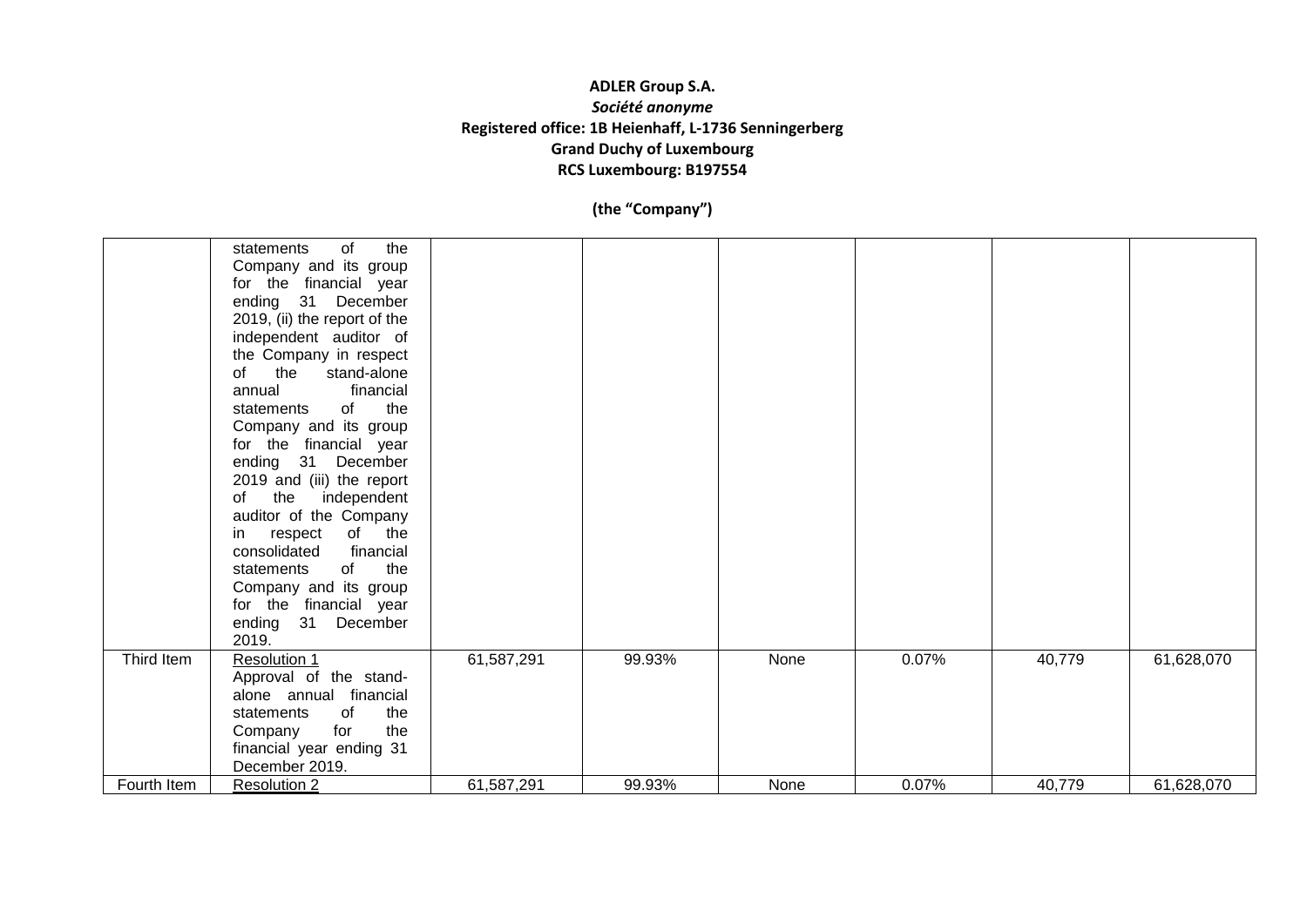|            | the<br>of<br>Approval<br>financial<br>consolidated<br>statements<br>the<br>of<br>Company and its group<br>for the financial year<br>ending 31 December<br>2019.                                                                                                                                                                                                                                                                                                                       |            |        |         |       |        |            |
|------------|---------------------------------------------------------------------------------------------------------------------------------------------------------------------------------------------------------------------------------------------------------------------------------------------------------------------------------------------------------------------------------------------------------------------------------------------------------------------------------------|------------|--------|---------|-------|--------|------------|
| Fifth Item | Resolution 3<br>Approval of the allocation<br>of the statutory financial<br>results for the financial<br>ending<br>31<br>year<br>December 2019.                                                                                                                                                                                                                                                                                                                                       | 61,628,069 | 100%   | 1       | 0%    | None   | 61,628,070 |
| Sixth Item | <b>Resolution 4</b><br>Approval of the granting<br>of discharge (quitus) to<br>all directors who held<br>office during the financial<br>31<br>ending<br>year<br>in<br>2019<br>December<br>of<br>the<br>respect<br>performance of<br>their<br>duties<br>during<br>that<br>financial year;<br>for<br>furthermore<br>and<br>declaratory<br>purposes<br>only, confirmation of the<br>appointment of<br>any<br>directors who<br>were<br>appointed by co-optation<br>since the last general | 61,068,857 | 99.09% | 508,450 | 1.11% | 50,763 | 61,628,070 |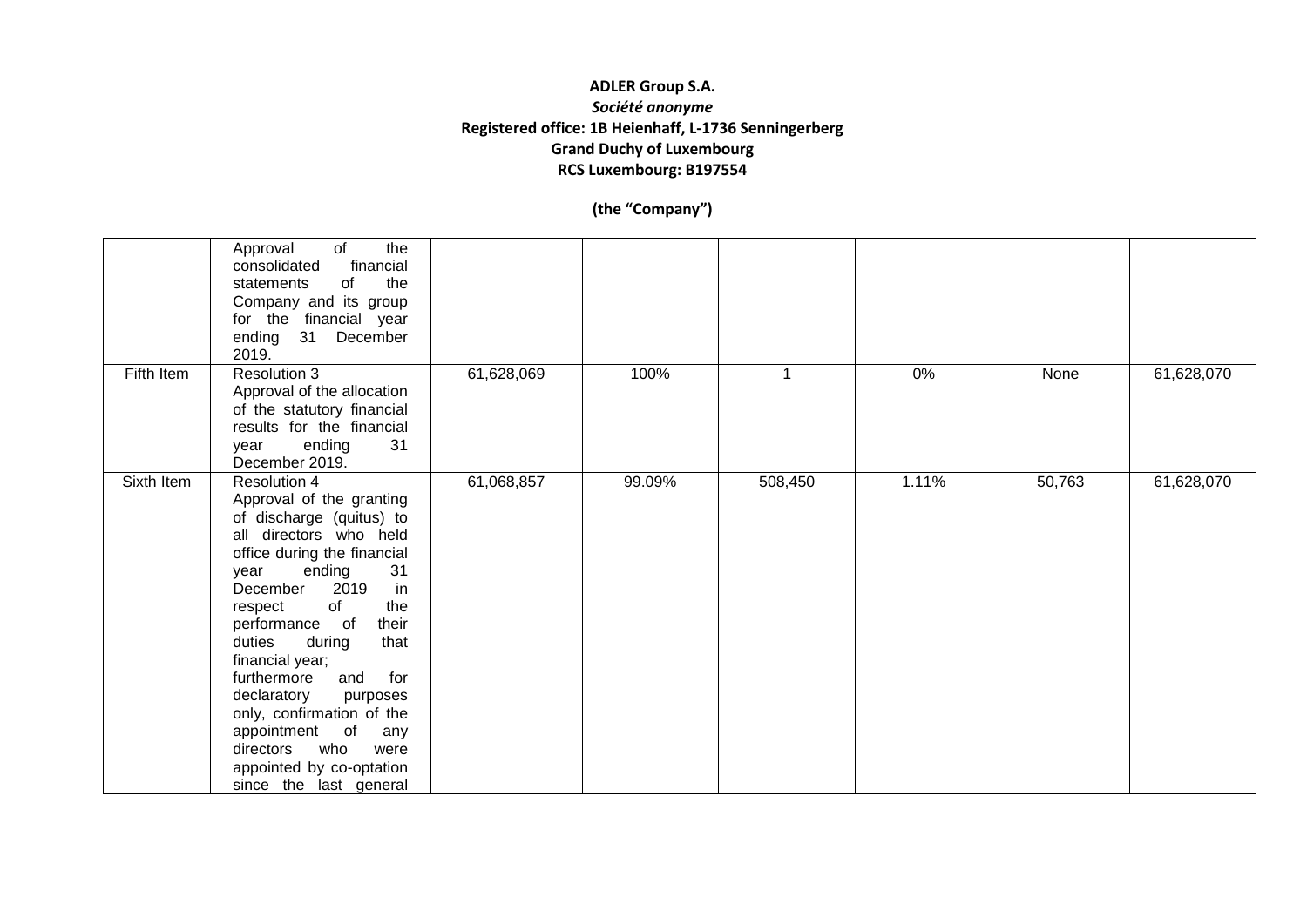|                 | meeting of shareholders<br>of the Company.                                                                                                                                                                                                                    |            |        |           |       |      |            |
|-----------------|---------------------------------------------------------------------------------------------------------------------------------------------------------------------------------------------------------------------------------------------------------------|------------|--------|-----------|-------|------|------------|
| Seventh<br>Item | <b>Resolution 5</b><br>Approval of the re-<br>appointment of Dr. Peter<br>Maser as director of the<br>Company for a period<br>running from the date of<br>this AGM until the annual<br>general meeting to take<br>place in the year 2023.                     | 59,845,177 | 97.11% | 1,782,893 | 2.89% | None | 61,628,070 |
| Eight Item      | Resolution 6<br>Approval of<br>the re-<br>appointment<br>of<br>Mr.<br>Thierry Beaudemoulin as<br>director of the Company<br>for a period running from<br>the date of this AGM until<br>the<br>annual<br>general<br>meeting to take place in<br>the year 2023. | 60,941,687 | 98.89% | 686,383   | 1.11% | None | 61,628,070 |
| Ninth Item      | Resolution 7<br>Approval of<br>the<br>re-<br>Mr.<br>of<br>appointment<br>Maximilian Rienecker<br>as<br>director of the Company for<br>a period running from the<br>date of this AGM until the<br>annual general meeting to                                    | 60,908,223 | 98.83% | 719,847   | 1.17% | None | 61,628,070 |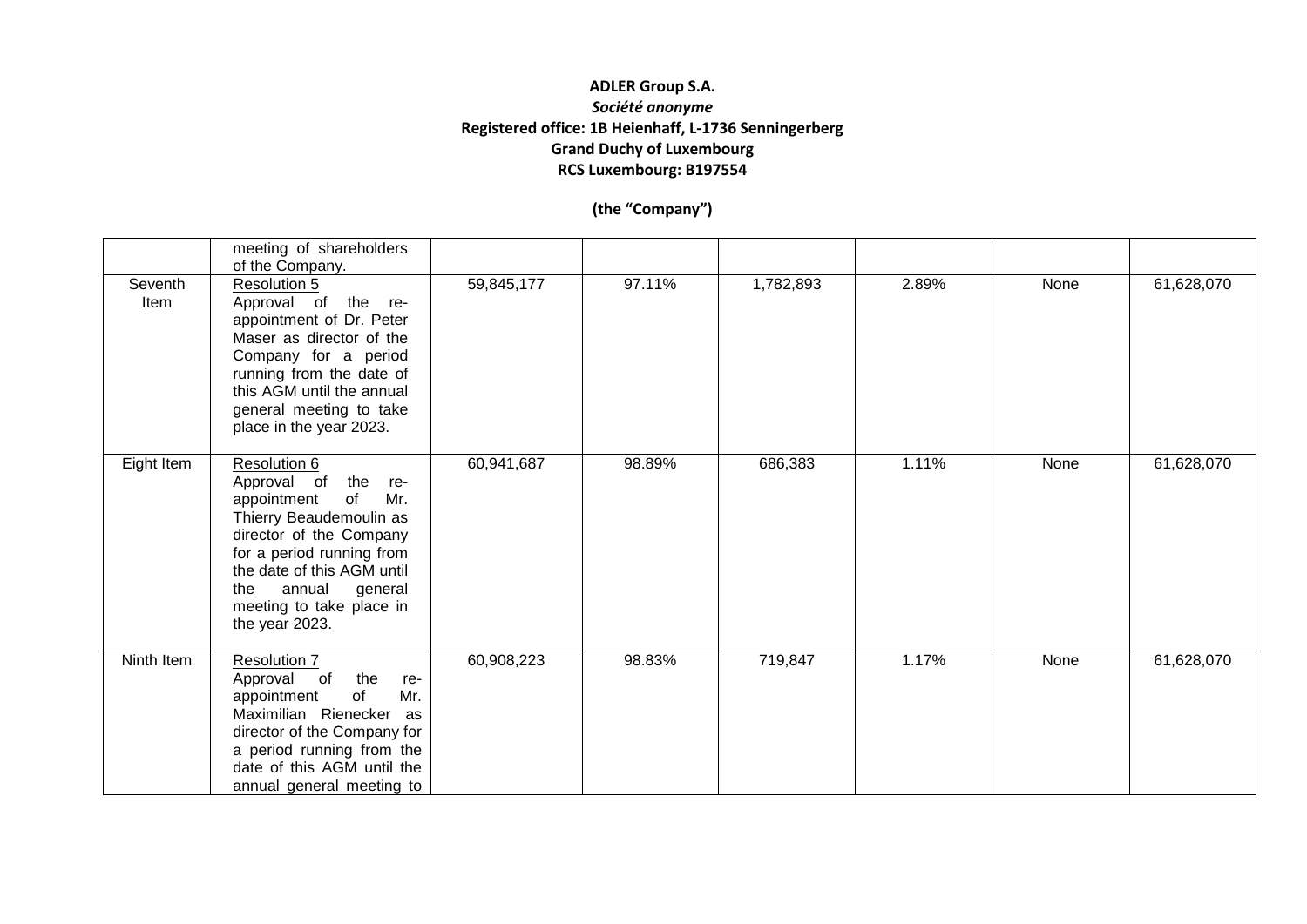|                  | take place in the year<br>2023.                                                                                                                                                                                                               |            |        |         |       |      |            |
|------------------|-----------------------------------------------------------------------------------------------------------------------------------------------------------------------------------------------------------------------------------------------|------------|--------|---------|-------|------|------------|
| Tenth Item       | <b>Resolution 8</b><br>Approval of the<br>re-<br>appointment of Ms. Arzu<br>Akkemik as director of the<br>Company for a period<br>running from the date of<br>this AGM until the annual<br>general meeting to take<br>place in the year 2023. | 61,626,500 | 100%   | 1,570   | 0%    | None | 61,628,070 |
| Eleventh<br>Item | Resolution 9<br>Approval of the<br>re-<br>appointment of Dr. Michael<br>Bütter as director of the<br>Company for a period<br>running from the date of<br>this AGM until the annual<br>general meeting to take<br>place in the year 2023.      | 61,059,364 | 99.08% | 568,706 | 0.92% | None | 61,628,070 |
| Twelfth Item     | Resolution 10<br>Approval<br>the<br>of<br>Mr.<br>appointment<br>of<br>Zinnöcker<br>Thomas<br>as<br>director of the Company for<br>a period running from the<br>date of this AGM until the<br>annual general meeting to                        | 61,119,621 | 99.17% | 508,449 | 0.83% | None | 61,628,070 |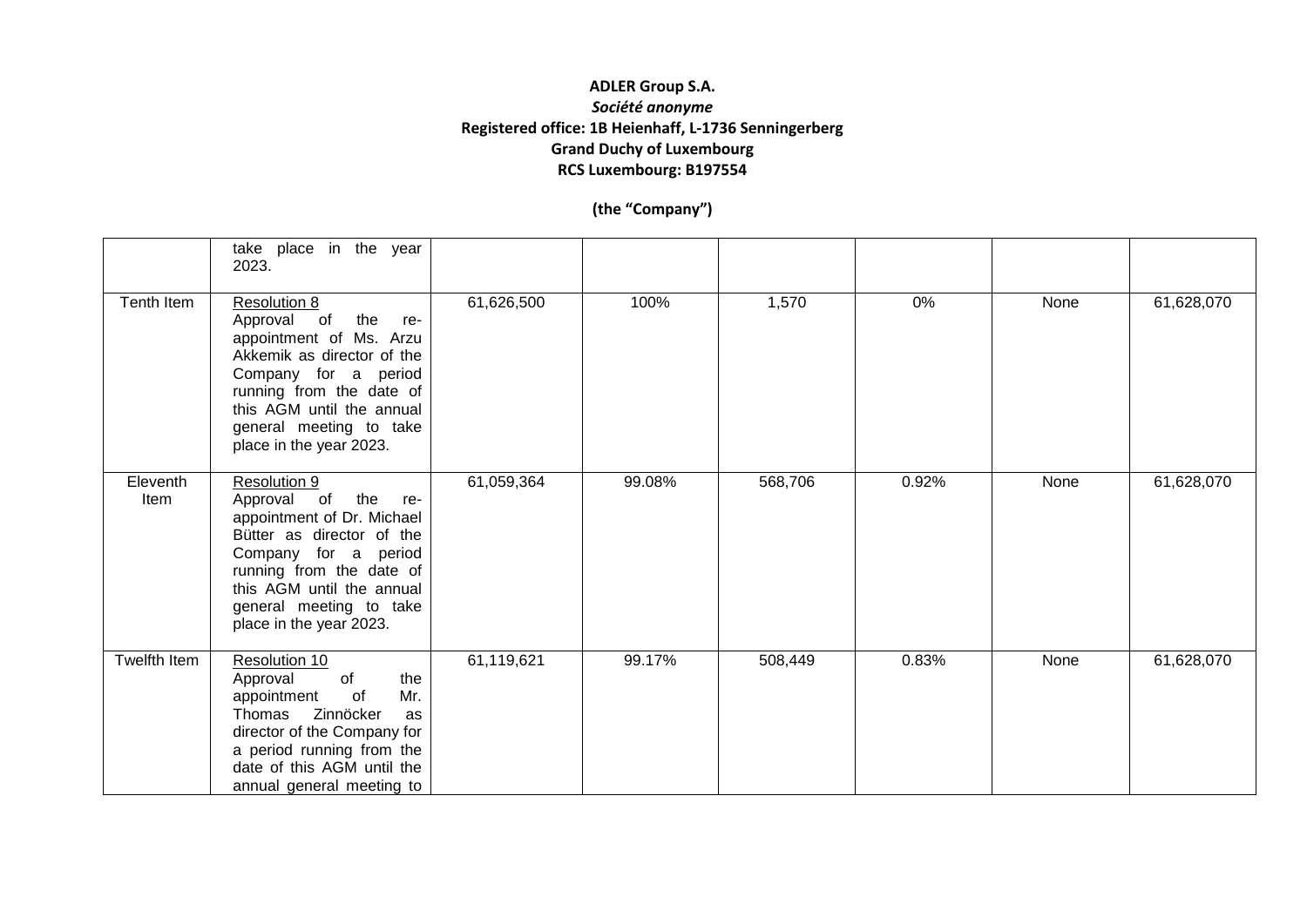|                    | take place in the year<br>2023.                                                                                                                                                                                                           |            |        |           |       |      |            |
|--------------------|-------------------------------------------------------------------------------------------------------------------------------------------------------------------------------------------------------------------------------------------|------------|--------|-----------|-------|------|------------|
| Thirteenth<br>Item | Resolution 11<br>Approval<br>of<br>the<br>appointment of Mr. Claus<br>Jorgensen as director of<br>the Company for a period<br>running from the date of<br>this AGM until the annual<br>general meeting to take<br>place in the year 2023. | 61,030,999 | 99.03% | 597,071   | 0.97% | None | 61,628,070 |
| Fourteenth<br>Item | Resolution 12<br>Approval<br>of<br>the<br>appointment of Mr. Thilo<br>Schmid as director of the<br>Company for a period<br>running from the date of<br>this AGM until the annual<br>general meeting to take<br>place in the year<br>2023. | 61,030,999 | 99.03% | 597,071   | 0.97% | None | 61,628,070 |
| Fifteenth<br>Item  | Resolution 13<br>Approval of the following<br>directors'<br>remuneration<br>applicable as from the start<br>of the financial year 2020:<br>fixed<br>annual<br>an<br>in a<br>remuneration<br>gross amount of EUR                           | 60,428,049 | 98.05% | 1,200,021 | 1.95% | None | 61,628,070 |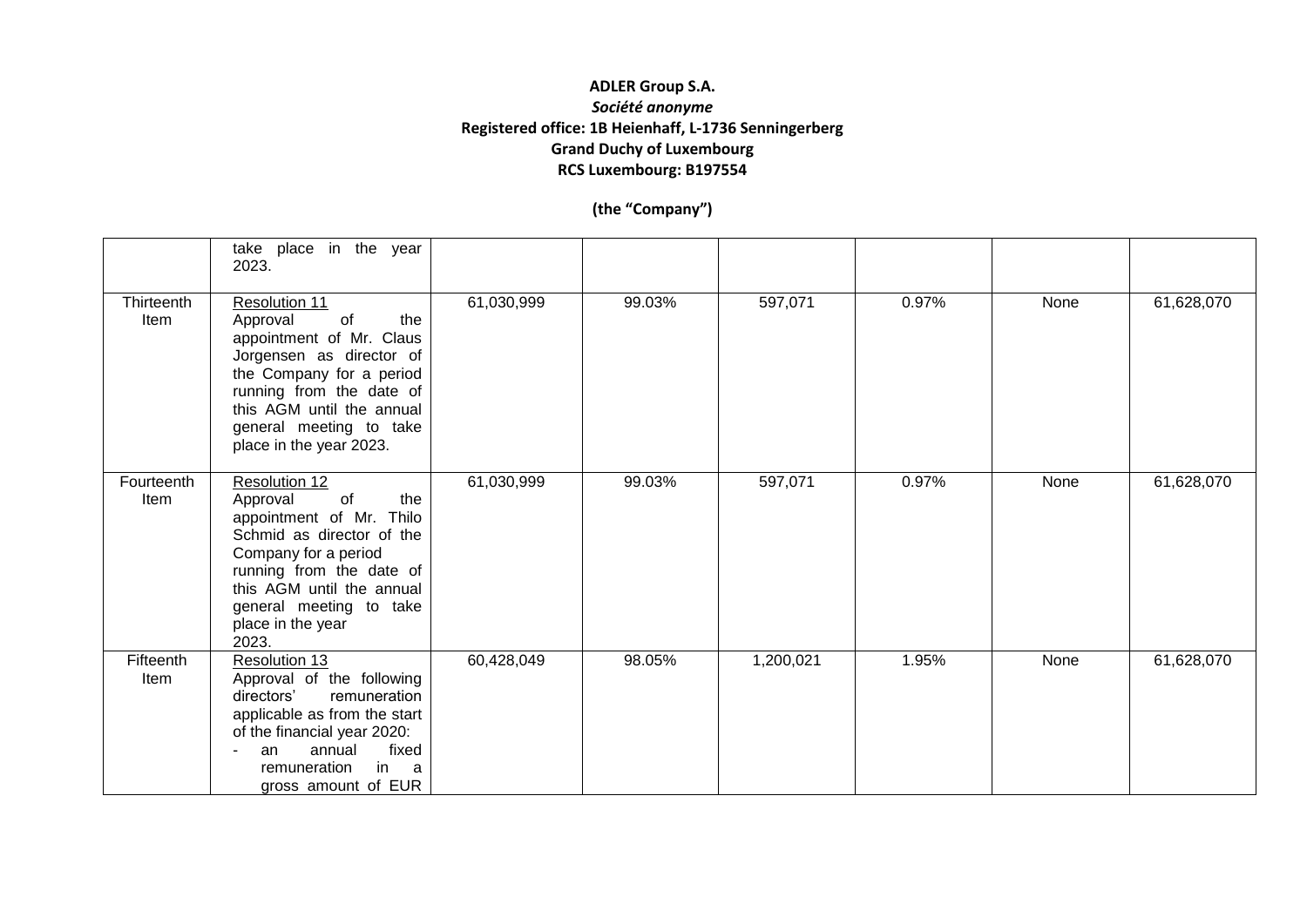| 150,000 for the role as                                                                                                                                                                                                                                                                                    |  |  |  |
|------------------------------------------------------------------------------------------------------------------------------------------------------------------------------------------------------------------------------------------------------------------------------------------------------------|--|--|--|
| the chairman of the                                                                                                                                                                                                                                                                                        |  |  |  |
| board of directors of                                                                                                                                                                                                                                                                                      |  |  |  |
| the Company;                                                                                                                                                                                                                                                                                               |  |  |  |
| fixed<br>annual<br>an                                                                                                                                                                                                                                                                                      |  |  |  |
| remuneration                                                                                                                                                                                                                                                                                               |  |  |  |
| in a                                                                                                                                                                                                                                                                                                       |  |  |  |
| gross amount of EUR                                                                                                                                                                                                                                                                                        |  |  |  |
| 100,000 for the role as                                                                                                                                                                                                                                                                                    |  |  |  |
| the deputy chairman of                                                                                                                                                                                                                                                                                     |  |  |  |
| the board of directors                                                                                                                                                                                                                                                                                     |  |  |  |
| of the Company;                                                                                                                                                                                                                                                                                            |  |  |  |
| fixed<br>annual<br>an                                                                                                                                                                                                                                                                                      |  |  |  |
| remuneration<br>in a                                                                                                                                                                                                                                                                                       |  |  |  |
| gross amount of EUR                                                                                                                                                                                                                                                                                        |  |  |  |
| 75,000 for the role as a                                                                                                                                                                                                                                                                                   |  |  |  |
| director<br>of<br>the                                                                                                                                                                                                                                                                                      |  |  |  |
| Company (excluding                                                                                                                                                                                                                                                                                         |  |  |  |
| the chairman<br>and                                                                                                                                                                                                                                                                                        |  |  |  |
|                                                                                                                                                                                                                                                                                                            |  |  |  |
|                                                                                                                                                                                                                                                                                                            |  |  |  |
|                                                                                                                                                                                                                                                                                                            |  |  |  |
|                                                                                                                                                                                                                                                                                                            |  |  |  |
|                                                                                                                                                                                                                                                                                                            |  |  |  |
|                                                                                                                                                                                                                                                                                                            |  |  |  |
|                                                                                                                                                                                                                                                                                                            |  |  |  |
|                                                                                                                                                                                                                                                                                                            |  |  |  |
| any                                                                                                                                                                                                                                                                                                        |  |  |  |
| the<br>committee<br>of                                                                                                                                                                                                                                                                                     |  |  |  |
|                                                                                                                                                                                                                                                                                                            |  |  |  |
|                                                                                                                                                                                                                                                                                                            |  |  |  |
|                                                                                                                                                                                                                                                                                                            |  |  |  |
|                                                                                                                                                                                                                                                                                                            |  |  |  |
|                                                                                                                                                                                                                                                                                                            |  |  |  |
| deputy chairman of the<br>board of directors);<br>an additional annual<br>fixed remuneration in a<br>gross amount of EUR<br>25,000 for any director<br>who also acts as the<br>chairman<br>of<br>Company;<br>an additional fee in a<br>gross amount of EUR<br>1,500 per attendance<br>of a director at any |  |  |  |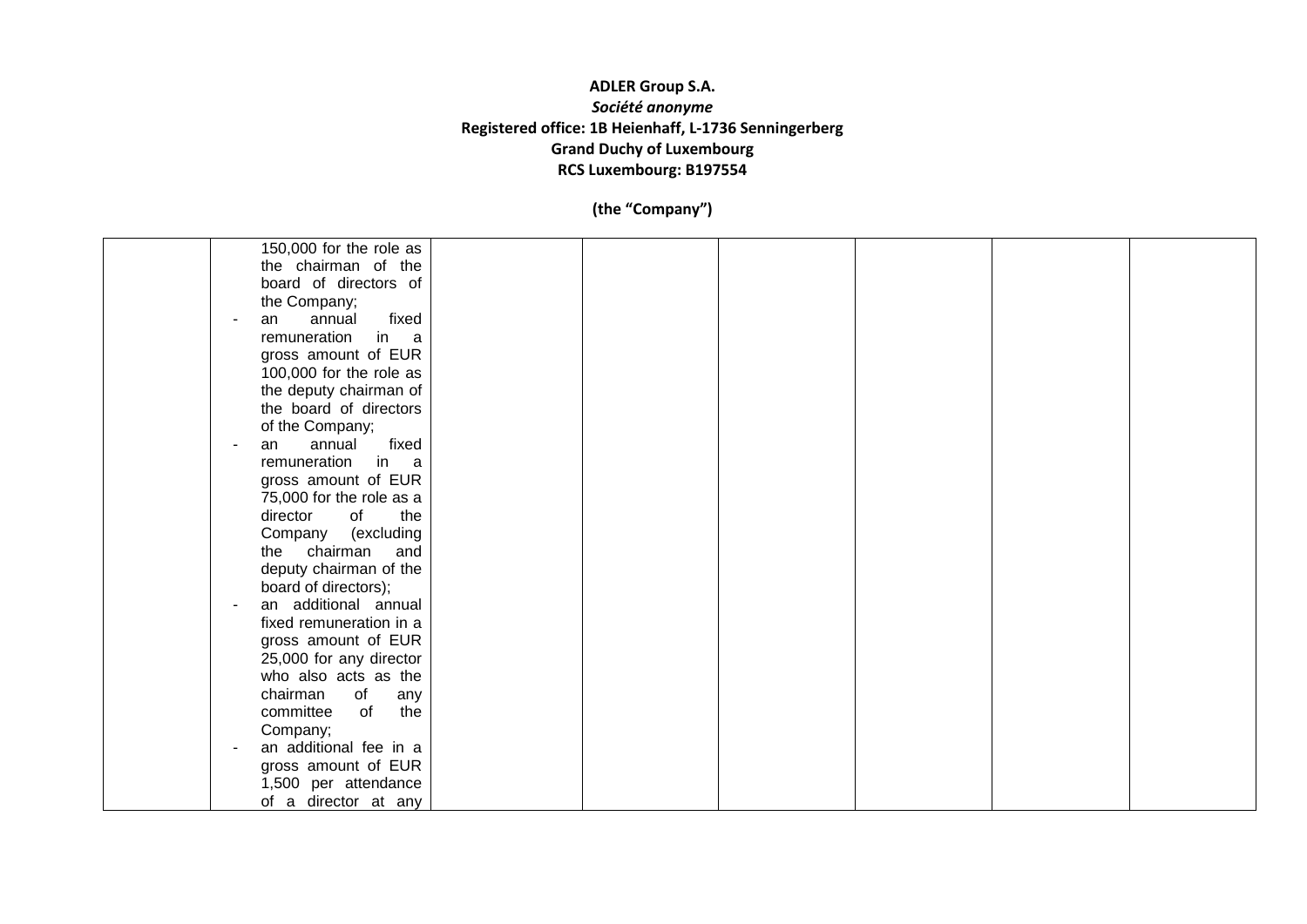|                     | meeting of the board of<br>directors<br>of<br>the<br>Company<br>or<br>any<br>of<br>meeting<br>a<br>of<br>committee<br>the<br>Company, of which the<br>director is a member.            |            |        |            |        |         |            |
|---------------------|----------------------------------------------------------------------------------------------------------------------------------------------------------------------------------------|------------|--------|------------|--------|---------|------------|
| Sixteenth<br>Item   | Resolution 14<br>Approval of the re-<br>appointment of KPMG<br>Luxembourg<br>as<br>independent auditor of the<br>Company until the annual<br>general meeting to take<br>place in 2021. | 61,585,720 | 99.93% | 42,350     | 0.07%  | None    | 61,628,070 |
| Seventeenth<br>Item | Resolution 15<br>Approval of a buy-back<br>of<br>the<br>programme<br>Company enabling<br>the<br>redemption of Company's<br>own shares.                                                 | 60,820,048 | 98.69% | 789,954    | 1.28%  | 18,068  | 61,628,070 |
| Eighteenth<br>Item  | Resolution 16<br>Approval (on an advisory<br>and non-binding basis) of<br>the remuneration policy of<br>the Company.                                                                   | 42,316,216 | 68.66% | 18,918,339 | 30.70% | 393,515 | 61,628,070 |
| Nineteenth          | Resolution 17                                                                                                                                                                          | 46,495,252 | 75.44% | 14,739,303 | 23.92% | 393,515 | 61,628,070 |